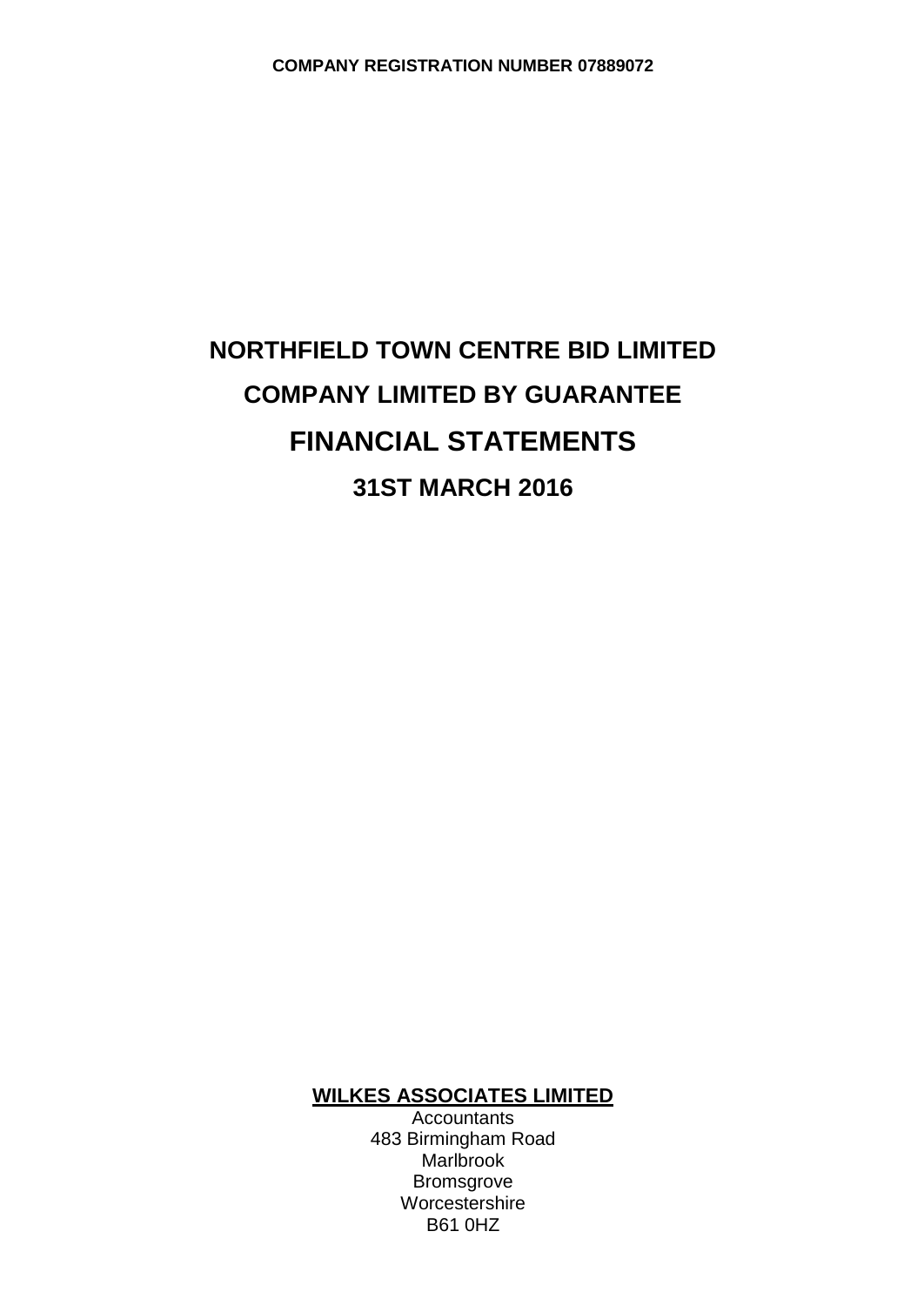# **FINANCIAL STATEMENTS**

# **YEAR ENDED 31ST MARCH 2016**

| <b>CONTENTS</b>                                                  | <b>PAGE</b>  |
|------------------------------------------------------------------|--------------|
| Directors' report                                                | 1            |
| Accountants' report to the directors                             | $\mathbf{2}$ |
| Profit and loss account                                          | 3            |
| <b>Balance sheet</b>                                             | 4            |
| Notes to the financial statements                                | 5            |
| The following pages do not form part of the financial statements |              |
| Detailed profit and loss account                                 | 8            |
| Notes to the detailed profit and loss account                    | 9            |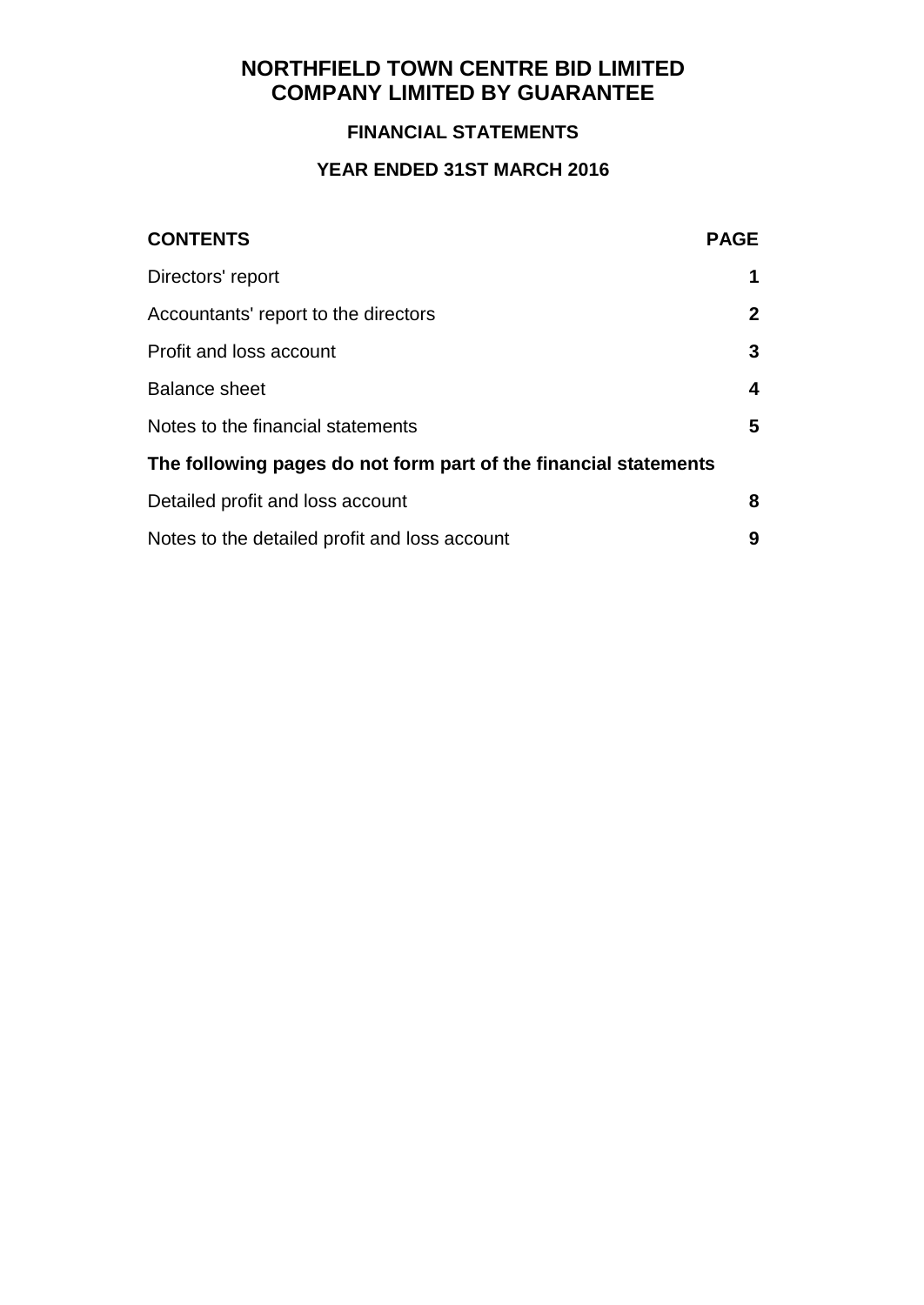### **DIRECTORS' REPORT**

### **YEAR ENDED 31ST MARCH 2016**

The directors present their report and the unaudited financial statements of the company for the year ended 31st March 2016.

#### **PRINCIPAL ACTIVITIES**

The principal activity of the company during the year was to operate as a members only partnership for the improvement of the town centre.

#### **DIRECTORS**

The directors who served the company during the year were as follows:

Mr A J Clarke Mr R Brew Ms J Gill Mr A McLeod Mr P Merry Mr P Douglas Osborn Mr N Peardon Mr P Barber Mr C Brown Mr D Lamerton Ms H Sanders

Mr P Merry retired as a director on 2nd October 2015. Mr P Barber retired as a director on 2nd October 2015. Mr A Meade was appointed as a director on 15th October 2016.

#### **SMALL COMPANY PROVISIONS**

This report has been prepared in accordance with the provisions applicable to companies entitled to the small companies exemption.

693 Bristol Road South Northfield Birmingham B31 2JT

Registered office: Signed on behalf of the directors

MR A J CLARKE Director

Approved by the directors on 20th June 2016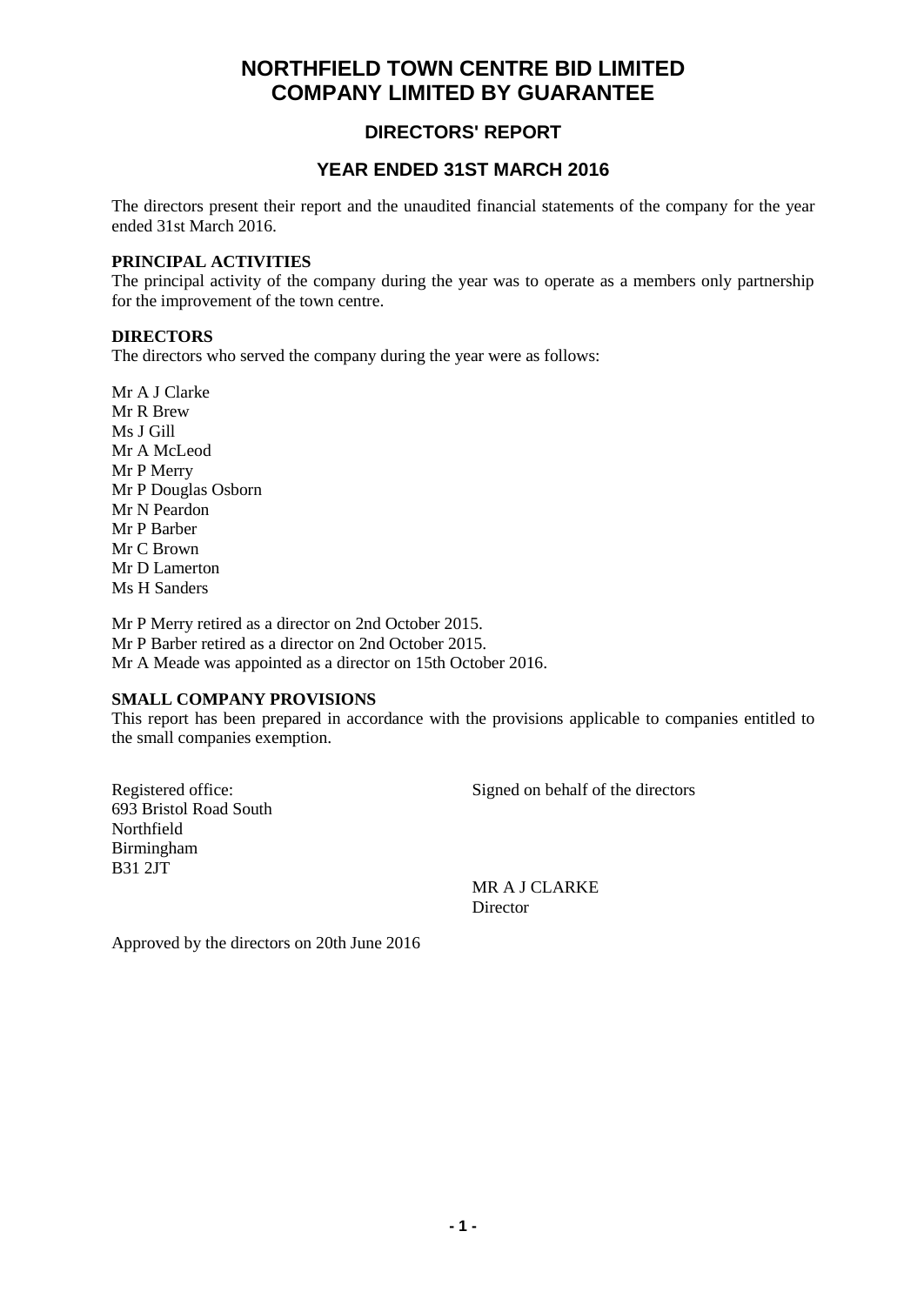### **ACCOUNTANTS' REPORT TO THE DIRECTORS OF NORTHFIELD TOWN CENTRE BID LIMITED**

#### **YEAR ENDED 31ST MARCH 2016**

As described on the balance sheet, the directors of the company are responsible for the preparation of the financial statements for the year ended 31st March 2016.

You consider that the company is exempt from an audit under the Companies Act 2006.

In accordance with your instructions we have compiled these unaudited financial statements in order to assist you to fulfil your statutory responsibilities, from the accounting records and information and explanations supplied to us.

483 Birmingham Road Accountants Marlbrook Bromsgrove Worcestershire B61 0HZ

WILKES ASSOCIATES LIMITED

20th June 2016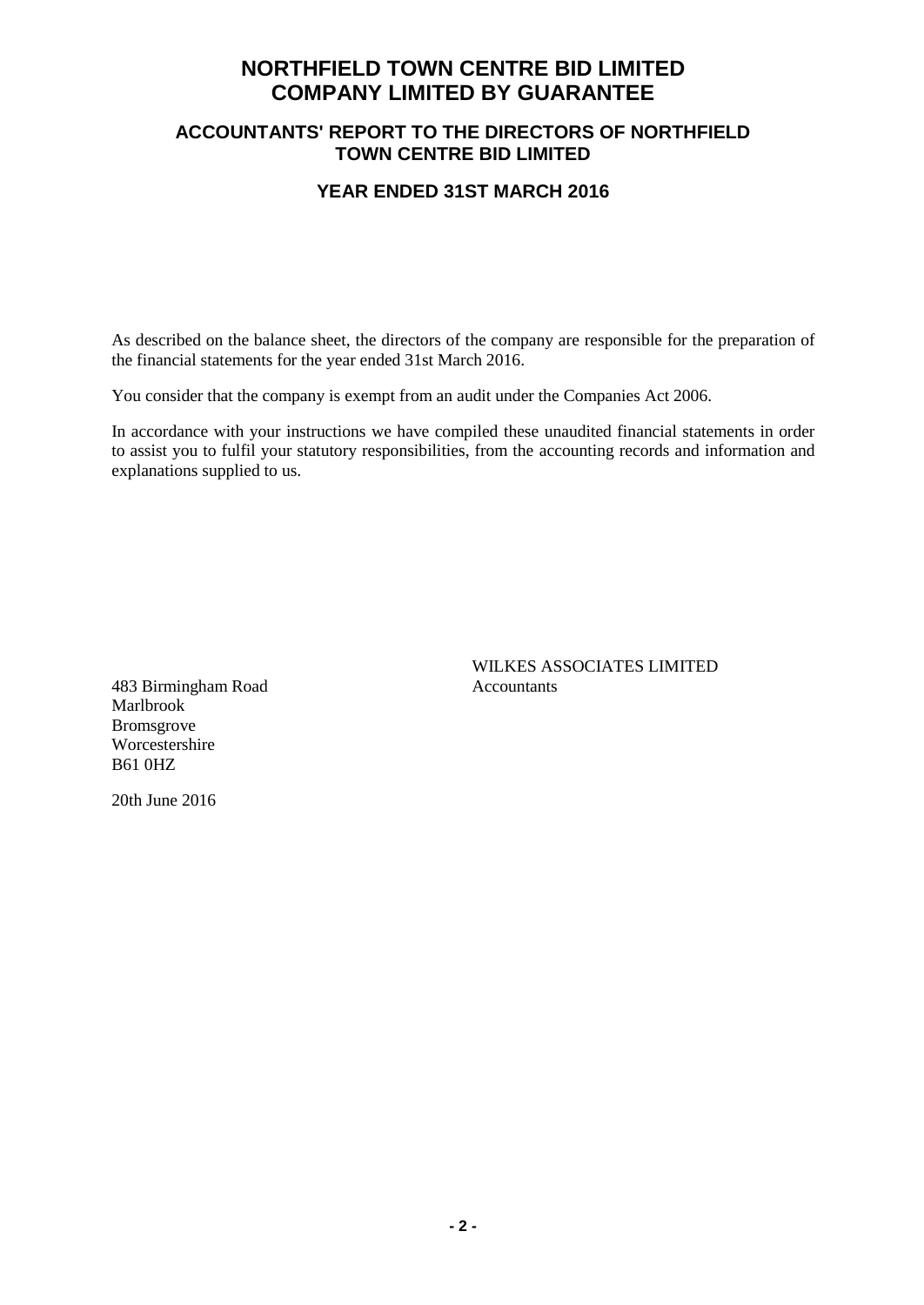### **PROFIT AND LOSS ACCOUNT**

# **YEAR ENDED 31ST MARCH 2016**

|                                               | <b>Note</b>  | 2016<br>£  | 2015<br>£  |
|-----------------------------------------------|--------------|------------|------------|
| <b>TURNOVER</b>                               |              |            |            |
| Administrative expenses                       |              | 139,179    | 90,322     |
| Other operating income                        | $\mathbf{2}$ | (140, 190) | (125, 184) |
| PROFIT ON ORDINARY ACTIVITIES BEFORE TAXATION |              | 1,011      | 34,862     |
| Tax on profit on ordinary activities          |              |            |            |
| PROFIT FOR THE FINANCIAL YEAR                 |              | 1,011      | 34,862     |
| Balance brought forward                       |              | 67,998     | 33,136     |
| Balance carried forward                       |              | 69,009     | 67,998     |
|                                               |              |            |            |

**The notes on pages 5 to 6 form part of these financial statements.**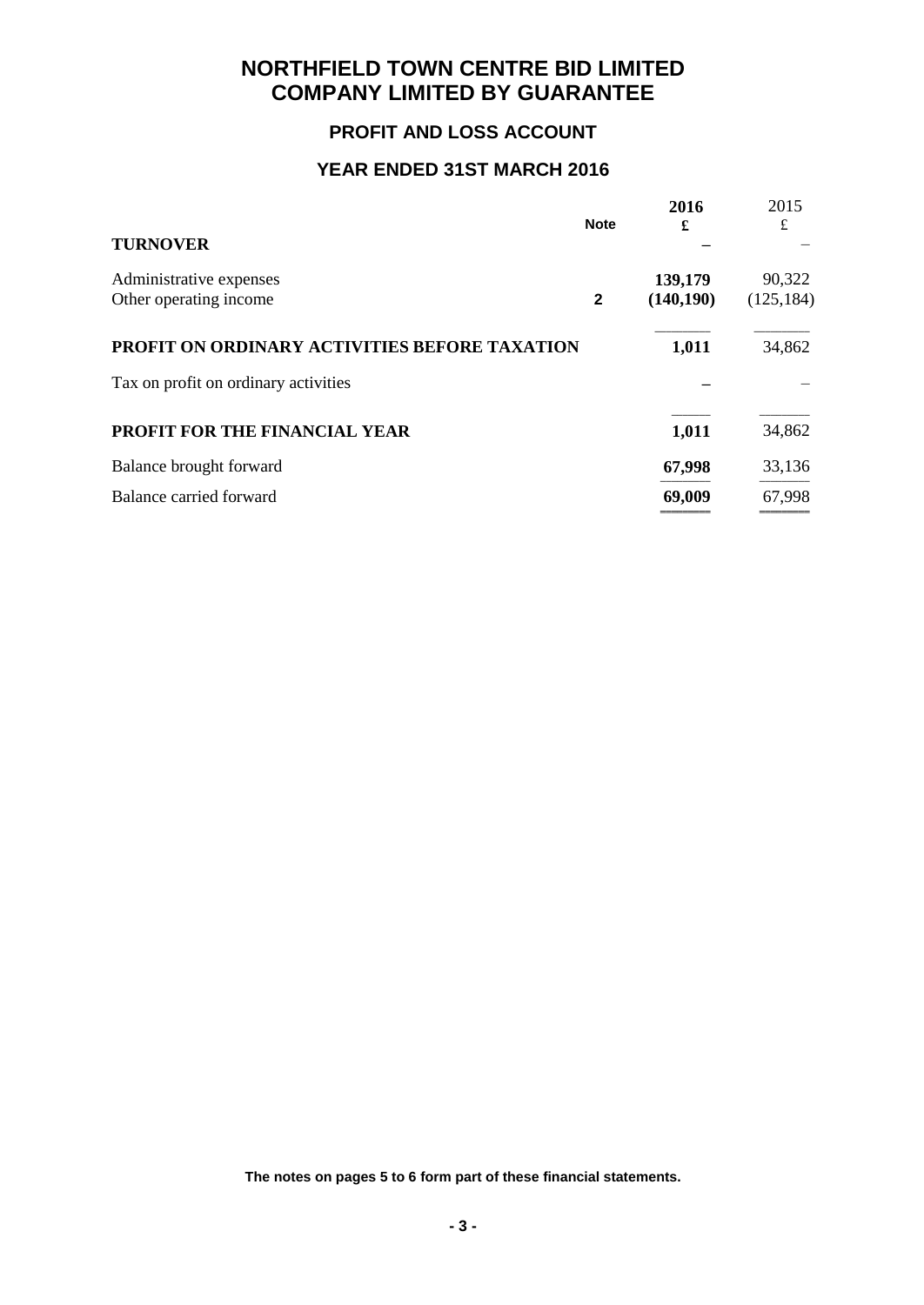### **BALANCE SHEET**

#### **31ST MARCH 2016**

|                                                  | 2016        |        |        | 2015   |
|--------------------------------------------------|-------------|--------|--------|--------|
|                                                  | <b>Note</b> | £      | £      | £      |
| <b>CURRENT ASSETS</b>                            |             |        |        |        |
| <b>Debtors</b>                                   | 4           | 1,340  |        | 499    |
| Cash at bank                                     |             | 71,100 |        | 69,689 |
|                                                  |             | 72,440 |        | 70,188 |
| <b>CREDITORS: Amounts falling due within one</b> |             |        |        |        |
| year                                             | 5           | 3,431  |        | 2,190  |
| <b>NET CURRENT ASSETS</b>                        |             |        | 69,009 | 67,998 |
| <b>TOTAL ASSETS LESS CURRENT LIABILITIES</b>     |             |        | 69,009 | 67,998 |
| <b>RESERVES</b>                                  |             |        |        |        |
| Profit and loss account                          |             |        | 69,009 | 67,998 |
| <b>MEMBERS' FUNDS</b>                            |             |        | 69,009 | 67,998 |
|                                                  |             |        |        |        |

For the year ended 31st March 2016 the company was entitled to exemption from audit under section 477 of the Companies Act 2006 relating to small companies.

Directors' responsibilities:

- The members have not required the company to obtain an audit of its accounts for the year in question in accordance with section 476; and
- The directors acknowledge their responsibilities for complying with the requirements of the Act with respect to accounting records and the preparation of accounts.

These accounts have been prepared in accordance with the provisions applicable to companies subject to the small companies regime and with the Financial Reporting Standard for Smaller Entities (effective April 2008).

These accounts were approved by the directors and authorised for issue on 20th June 2016, and are signed on their behalf by:

Mr A J Clarke Director

Company Registration Number: 07889072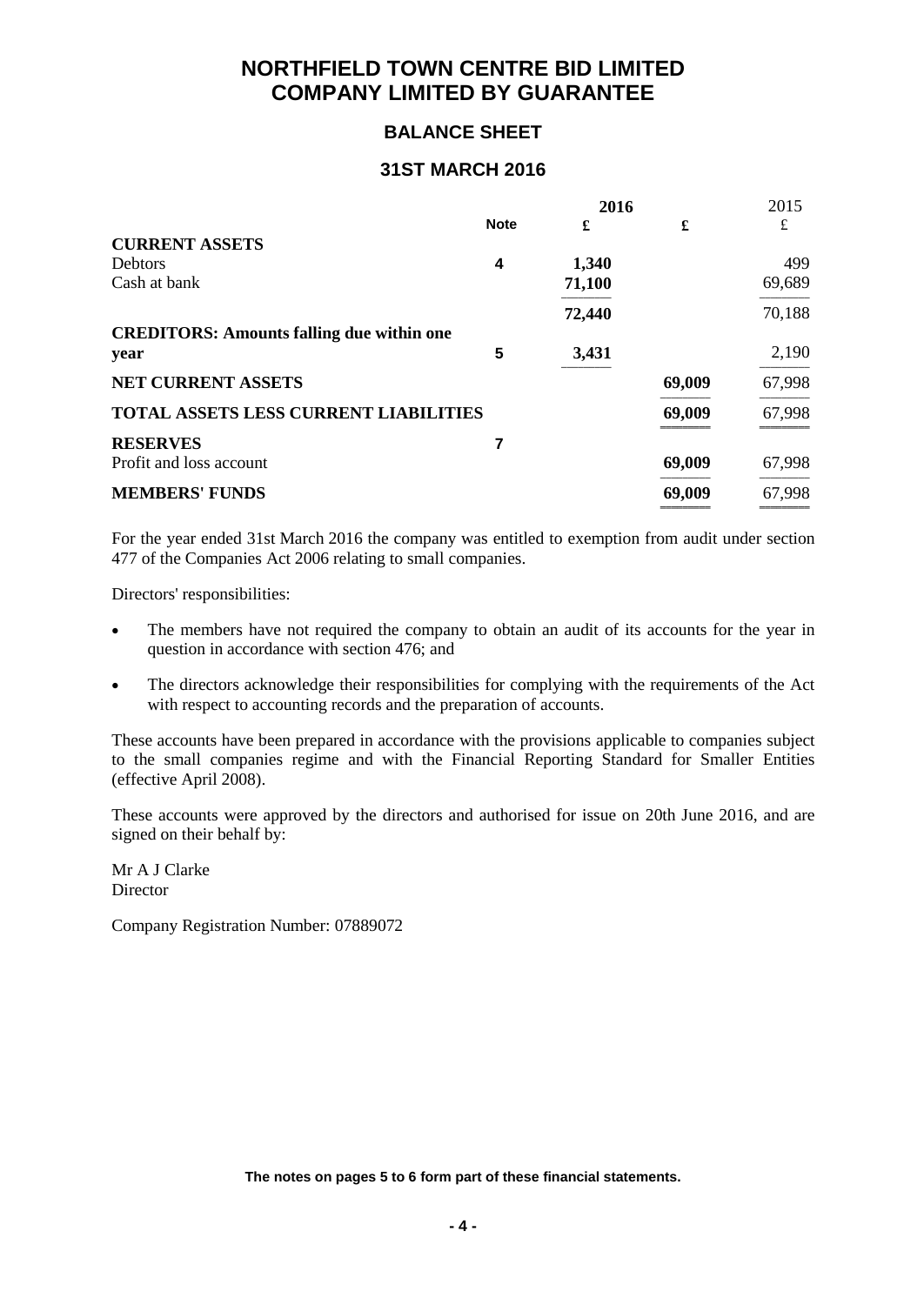### **NOTES TO THE FINANCIAL STATEMENTS**

#### **YEAR ENDED 31ST MARCH 2016**

#### **1. ACCOUNTING POLICIES**

#### **Basis of accounting**

The financial statements have been prepared under the historical cost convention, and in accordance with the Financial Reporting Standard for Smaller Entities (effective April 2008).

#### **Operating lease agreements**

Rentals applicable to operating leases where substantially all of the benefits and risks of ownership remain with the lessor are charged against profits on a straight line basis over the period of the lease.

#### **Financial instruments**

Financial liabilities and equity instruments are classified according to the substance of the contractual arrangements entered into. An equity instrument is any contract that evidences a residual interest in the assets of the entity after deducting all of its financial liabilities.

Where the contractual obligations of financial instruments (including share capital) are equivalent to a similar debt instrument, those financial instruments are classed as financial liabilities. Financial liabilities are presented as such in the balance sheet. Finance costs and gains or losses relating to financial liabilities are included in the profit and loss account. Finance costs are calculated so as to produce a constant rate of return on the outstanding liability.

Where the contractual terms of share capital do not have any terms meeting the definition of a financial liability then this is classed as an equity instrument. Dividends and distributions relating to equity instruments are debited direct to equity.

#### **2. OTHER OPERATING INCOME**

|    |                                            | 2016           | 2015    |
|----|--------------------------------------------|----------------|---------|
|    |                                            | £              | £       |
|    | Miscellaneous                              | 6,628          | 11,998  |
|    | Other operating income                     | 133,562        | 113,186 |
|    |                                            | 140,190        | 125,184 |
| 3. | <b>OPERATING PROFIT</b>                    |                |         |
|    | Operating profit is stated after charging: |                |         |
|    |                                            | 2016<br>$\sim$ | 2015    |

|                         | 2010 | 201J |
|-------------------------|------|------|
|                         |      |      |
| Directors' remuneration | _    |      |
|                         |      | ---- |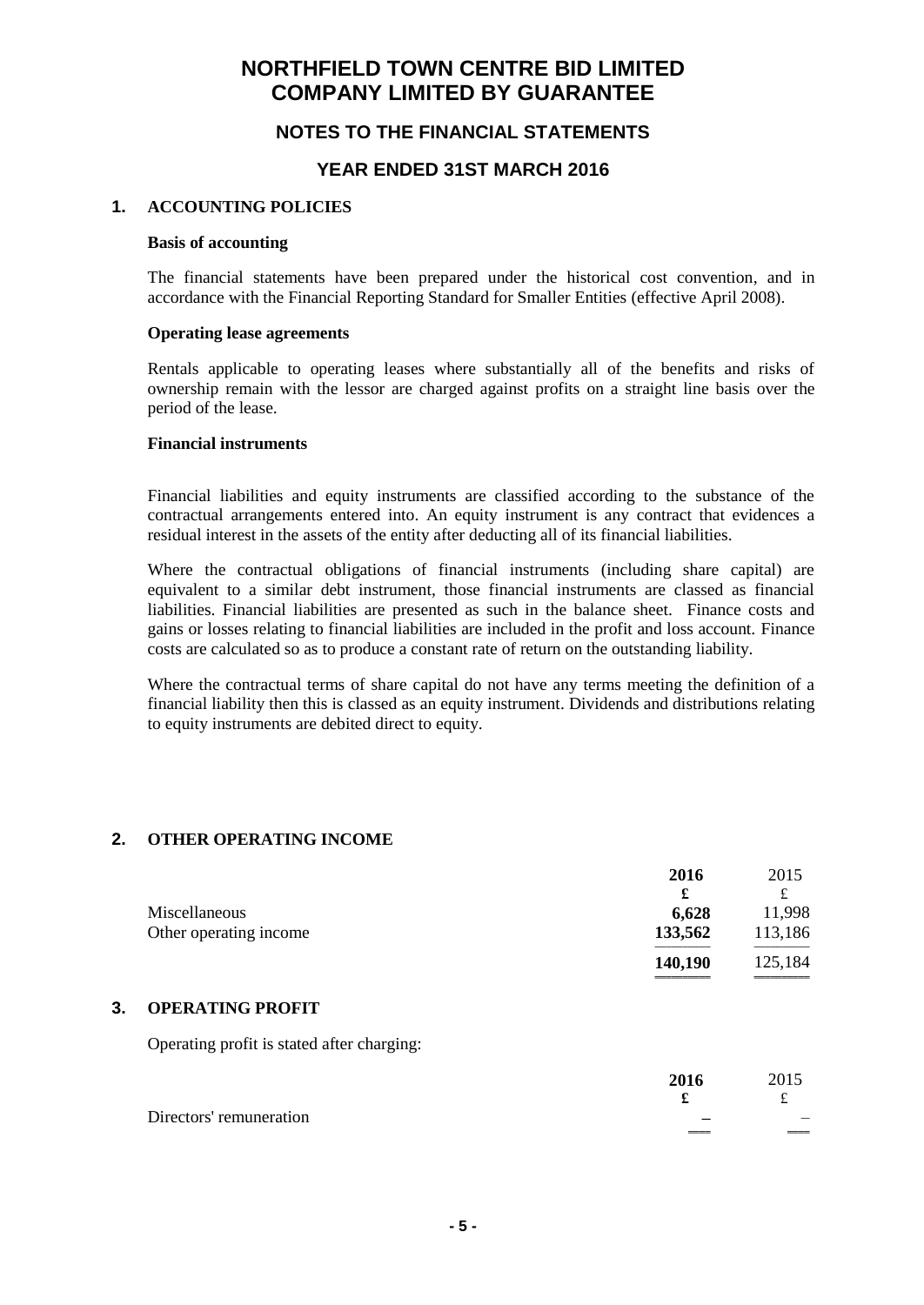### **NOTES TO THE FINANCIAL STATEMENTS**

### **YEAR ENDED 31ST MARCH 2016**

#### **4. DEBTORS**

|               | 2016  | 2015 |
|---------------|-------|------|
|               | £     | £    |
| Trade debtors | 144   | 480  |
| Other debtors | 1,196 | 19   |
|               | 1,340 | 499  |
|               |       | ___  |

#### **5. CREDITORS: Amounts falling due within one year**

|                                    | 2016<br>£ | 2015<br>£ |
|------------------------------------|-----------|-----------|
| Trade creditors                    |           | 542       |
| Other taxation and social security | 2,781     | 998       |
| Other creditors                    | 650       | 650       |
|                                    | 3,431     | 2,190     |

#### **6. RELATED PARTY TRANSACTIONS**

The company was under the control of the directors throughout the current period.

No transactions with related parties were undertaken such as are required to be disclosed under FRSSE.

### **7. COMPANY LIMITED BY GUARANTEE**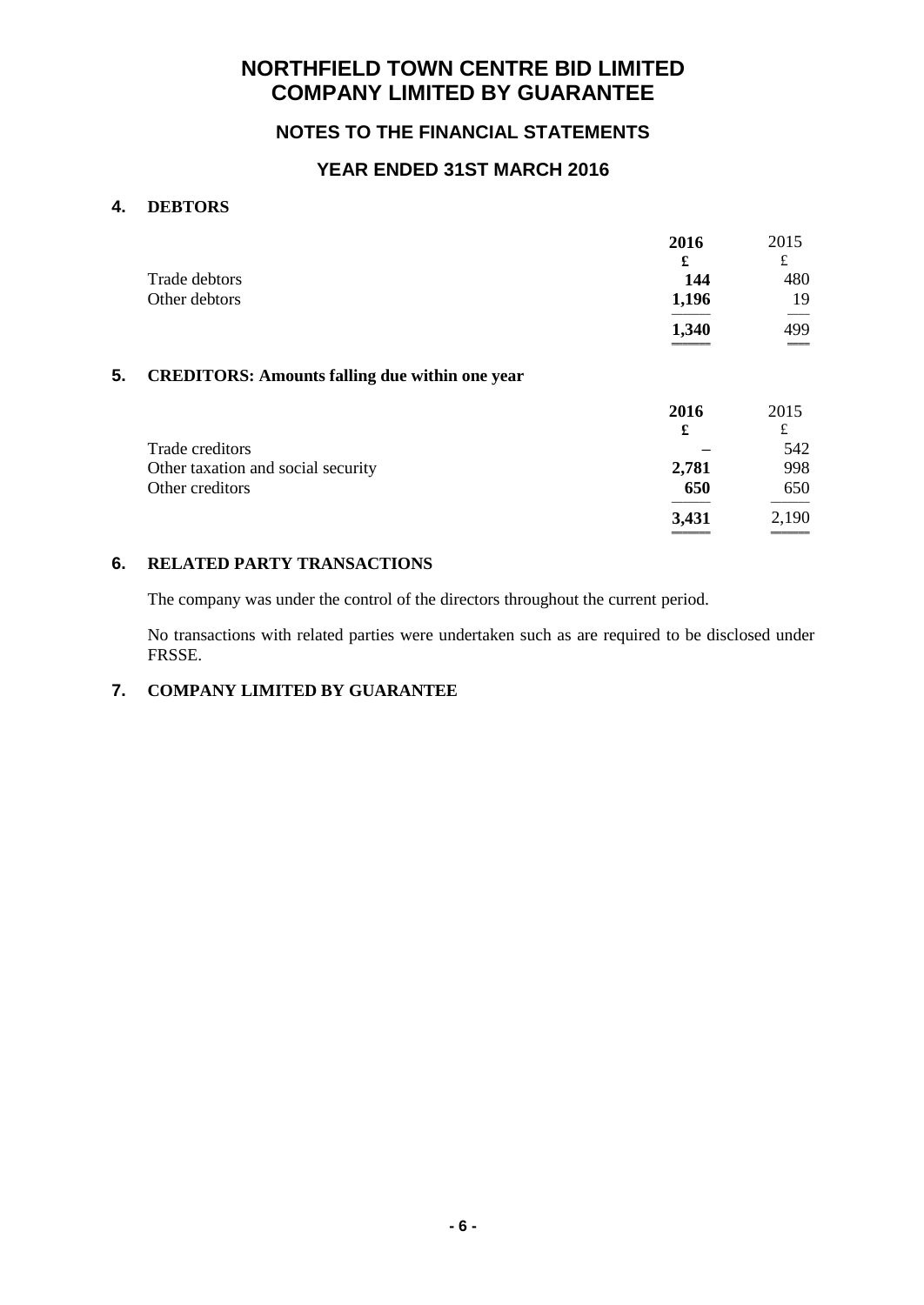**MANAGEMENT INFORMATION**

**YEAR ENDED 31ST MARCH 2016**

**The following pages do not form part of the statutory financial statements**.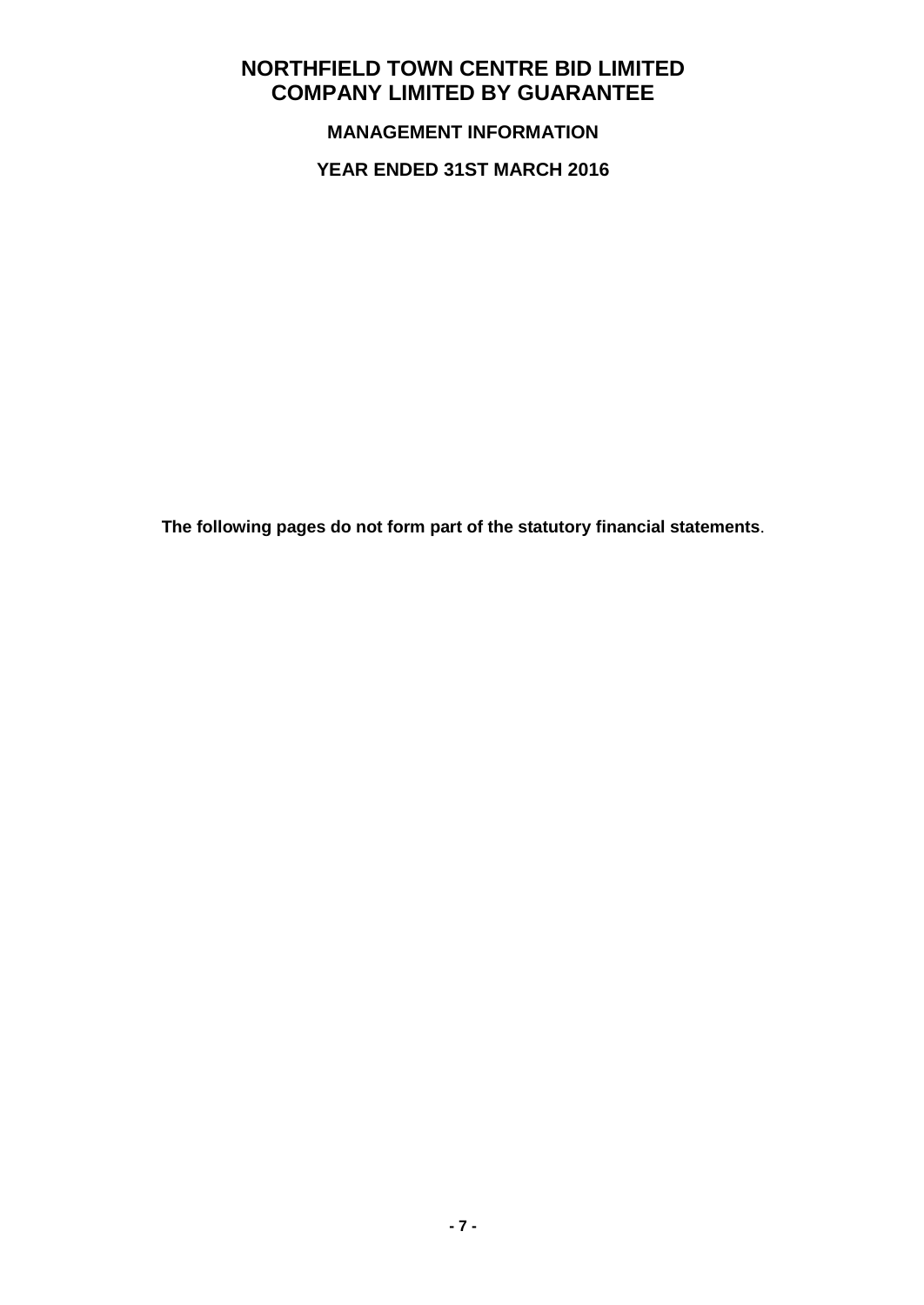# **DETAILED PROFIT AND LOSS ACCOUNT**

# **YEAR ENDED 31ST MARCH 2016**

|                               | 2016<br>£  | 2015<br>£ |
|-------------------------------|------------|-----------|
| <b>OVERHEADS</b>              |            |           |
| Administrative expenses       | 139,179    | 90,322    |
|                               | (139, 179) | (90, 322) |
| <b>OTHER OPERATING INCOME</b> | 140,190    | 125,184   |
| PROFIT ON ORDINARY ACTIVITIES | 1,011      | 34,862    |